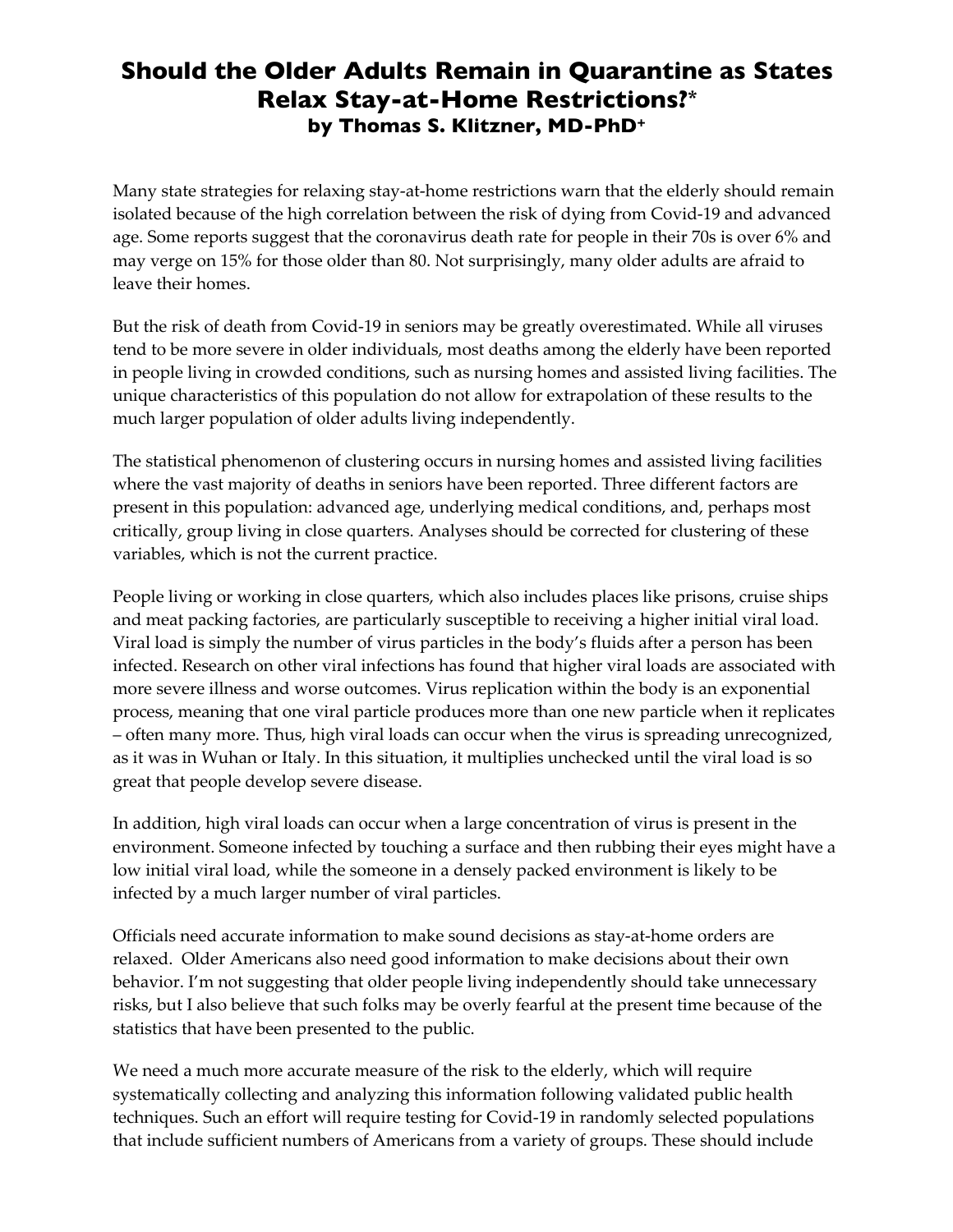people in different age groups and living situations, as well as those with no or various underlying medical conditions. It should also seek to measure how the disease affects folks of different races and socioeconomic status. Perhaps most importantly, the people found to be infected need to be followed for the duration of their illness to determine the severity of their disease.

This effort will require significant funding, but it is certainly not beyond the scope of what public health experts and state and local public health employees are accustomed to doing. There should be no shortage of qualified individuals to carry out such a project. Sadly, it is the lack of adequate testing and incomplete or inaccurate data analysis that has created the current dearth of valid information to guide decision making regarding the current Covid-19 pandemic. Whatever the cost in time and funding, the benefits to rational policy making will be significant and the advances in understanding the risks of dying will go a long way to helping the older adults act more wisely.

## **Background Information**

#### *Summary*

- ¡ Viral particles are not like bullets which if they hit you will cause either suffering or demise. There is a minimum viral load which is required to become infected. Of equal importance, the disease, if contracted, depends on initial viral load and therefore does not necessarily result in severe illness or death.
- ¡ The body's immune system contributes to the variation in individual responses to the virus.
- ¡ While it is quite likely that the risk of death is higher in older Americans than in other age group, the extreme anxiety created in some seniors by the reports of a high correlation between advanced age and a higher probability of death from Covid-19, is likely the result of deficiencies in statistical analysis.

### *The Virus*

The coronavirus has an outer shell of protein with the familiar spikey configuration we've all seen in television reports. Inside are the genetic instructions (RNA) for reproducing the virus. The spikes allow the virus to attach to cells. The protein shell protects the RNA and facilitates its entry into human cells, where it utilizes the cell's own machinery to produce new virus particles.

### *Viral Load*

Virus replication within the body is exponential. It is well established for other viral infections that higher viral loads are associated with more severe illness and worse outcomes. In addition, there is a minimum initial viral load that is required for the infection to take hold. High viral loads can occur when the virus is spreading unrecognized or when a large concentration of virus is in the environment. This is because an individual's viral load is influenced by the number of particles in their first exposure; more virus particles in the initial exposure results in a higher viral load. This may also explain why the time from infection to symptoms is much shorter in some people than in others.

### *The Body's Response*

The rate of virus growth within its human host is only half the story. The mechanisms the body employs to mount an immune response provides further insight. The human body has two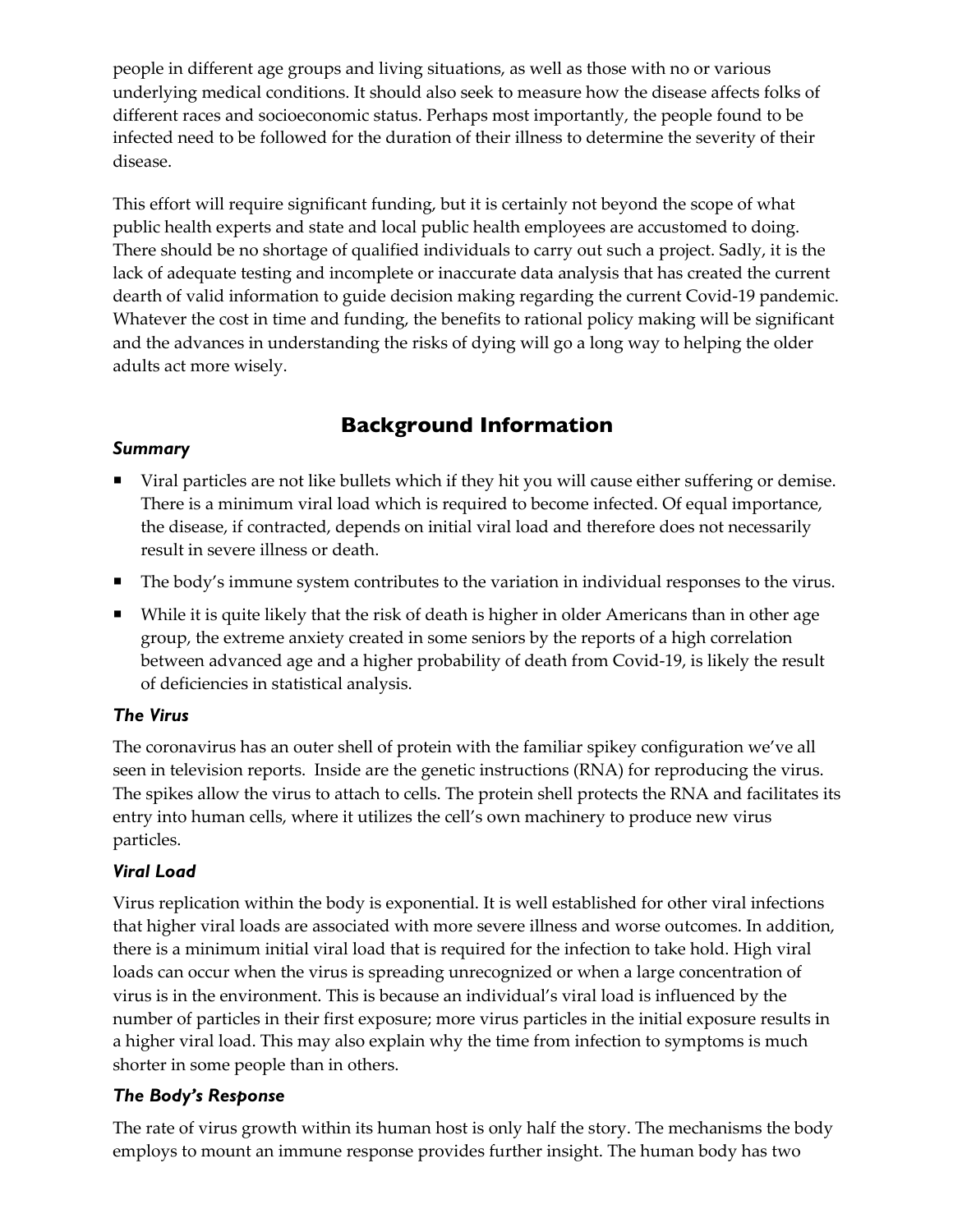basic immune response mechanisms, let's call one the first response and the other the reinforcing response. The first response is the same for any infection, wound, chemical exposure or other attack on the body. White blood cells create localized inflammation in the area of an injury or, in the case of an infection, a total-body response that includes fever and malaise.

The first responders may control things for a while, but for viral infections the second-line reinforcements are the key. These white cells are programmed to identify, attack and eradicate the specific virus. When the body has been exposed to the virus in the past (due to a previous infection or immunization), its characteristics are stored in the immune system's "library" of infectious agents. In this case, the new infection triggers a rapid response of ready reinforcements and, consequently, even a high initial viral load can be neutralized before the virus causes serious illness. Because the activity of the first responders continues until the reinforcements begin to gain control of the virus, fever and malaise continue until the viral load subsides and the infection is under control.

But if the virus is unknown to the body, as is the case with the "novel" coronavirus, reinforcements are not at the ready and their arrival is seriously delayed. While the first responders spring into action immediately, it may take 14 days or more for the reinforcements to arrive in sufficient numbers to control the virus. During this period, first responders continue to do their job and promote inflammation. As the viral load increases with exponential replication, inflammation also increases and, in some cases, death and severe disease may be caused by the body's inflammatory response as much as by the virus itself.

The interplay between the time to peak viral load and the time required for the body to generate an adequate immune response may help to explain why some coronavirus infections cause mild to moderate symptoms and others result in severe illness or death. This explanation is consistent with the higher death rates in New York City – with its dense population and reliance on subway transportation; Italy – where recognition of the virus was delayed; and group living situations such as nursing homes and prisons – where the number of virus particles in the environment is high and transmission is facilitated by close contact. In contrast, infections in areas with natural or enforced social distancing are more likely to begin with a lower initial viral load, allowing more time for the body's immune system to respond effectively before the virus itself and the initial inflammatory response get out of control.

#### *Statistical Issues*

While current reports suggest that the coronavirus death rate for the elderly may be as high as 15% of infected individuals, antibody data collected in California and New York suggest that the reported rates of death are overestimated. At issue, recent reports indicate that nearly half of the Covid-19 deaths in many states occurred in nursing homes and long-term care facilities, but current statistical analysis of causal determinants of death from coronavirus ignore the clustering of risk factors that occur these facilities.

Since advanced age, co-morbid conditions, and group living in close quarters are all present in nursing homes and assisted living facilities, valid statistical analysis must account for clustering of these variables. In all likelihood, this will reveal that the high apparent death rate in older Americans is affected by the preponderance of testing performed in group living facilities and does not reflect the rate of death in older adults living independently, which is undoubtedly lower.